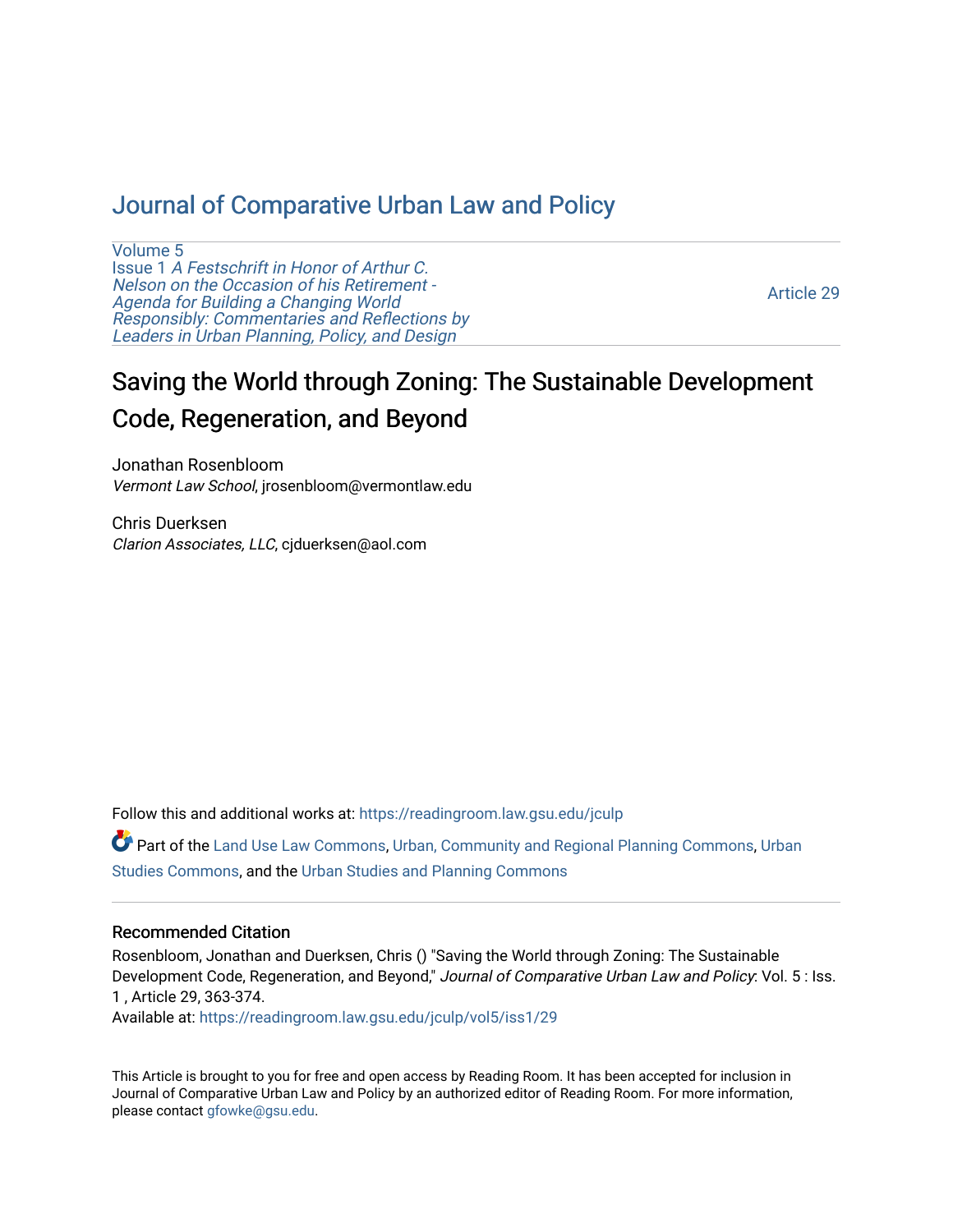### SAVING THE WORLD THROUGH ZONING: THE SUSTAINABLE DEVELOPMENT CODE, REGENERATION, AND BEYOND

#### Jonathan Rosenbloom\* and Christopher Duerksen†

#### **ABSTRACT**

The land use and planning community began to address sustainability at the local level in the 1990s, but in reality, state-of-the-art development codes drafted in the 1990s and early 2000s did little to address climate change, energy conservation, community health, loss of biodiversity, shifting biochemical cycles, racial justice, food supply, and other key sustainability issues. This article reviews past challenges that had to be overcome for sustainable development codes to become mainstream. The good news is that an increasing number of local governments are adopting ambitious sustainable development codes that hold great promise to not only protect the environment and society but to encourage and facilitate regeneration of the environment and address past social inequities and injustices.

#### THE PROMISE OF THE SUSTAINABLE DEVELOPMENT CODES

"Sustainable developments meet the needs of the present while ensuring future generations have the same or better opportunities."

So wrote the United Nation's Brundtland Commission in its landmark 1987 report, one of the first international efforts to sound a clarion call for sustainable development. Over the next decade the sustainability movement gathered steam in the United States and around the world fueled by books like environmental guru Lester Brown's Plan B: Rescuing A Planet Under Stress and A Civilization in Trouble. Brown documented the challenges humankind faced and outlined the drastic measures needed in the way society lived and did business.

The land use and planning community began to address sustainability at the local level in the 1990s. For example, the American Planning Association in 1996 published a Planning Advisory Service report, The Planners Guide to Sustainable Development, that contained tips and advice for local officials to address

<sup>\*</sup> Visiting Professor of Law, Albany Law School, Professor of Law, Vermont Law School, and Executive Director, Sustainable Development Code.

<sup>†</sup> Attorney and senior advisor at Clarion Associates LLC, a land use consulting firm he founded and served as managing director of from 1991 to 2010. He also is conducting piscatorial research for several national outdoor magazines.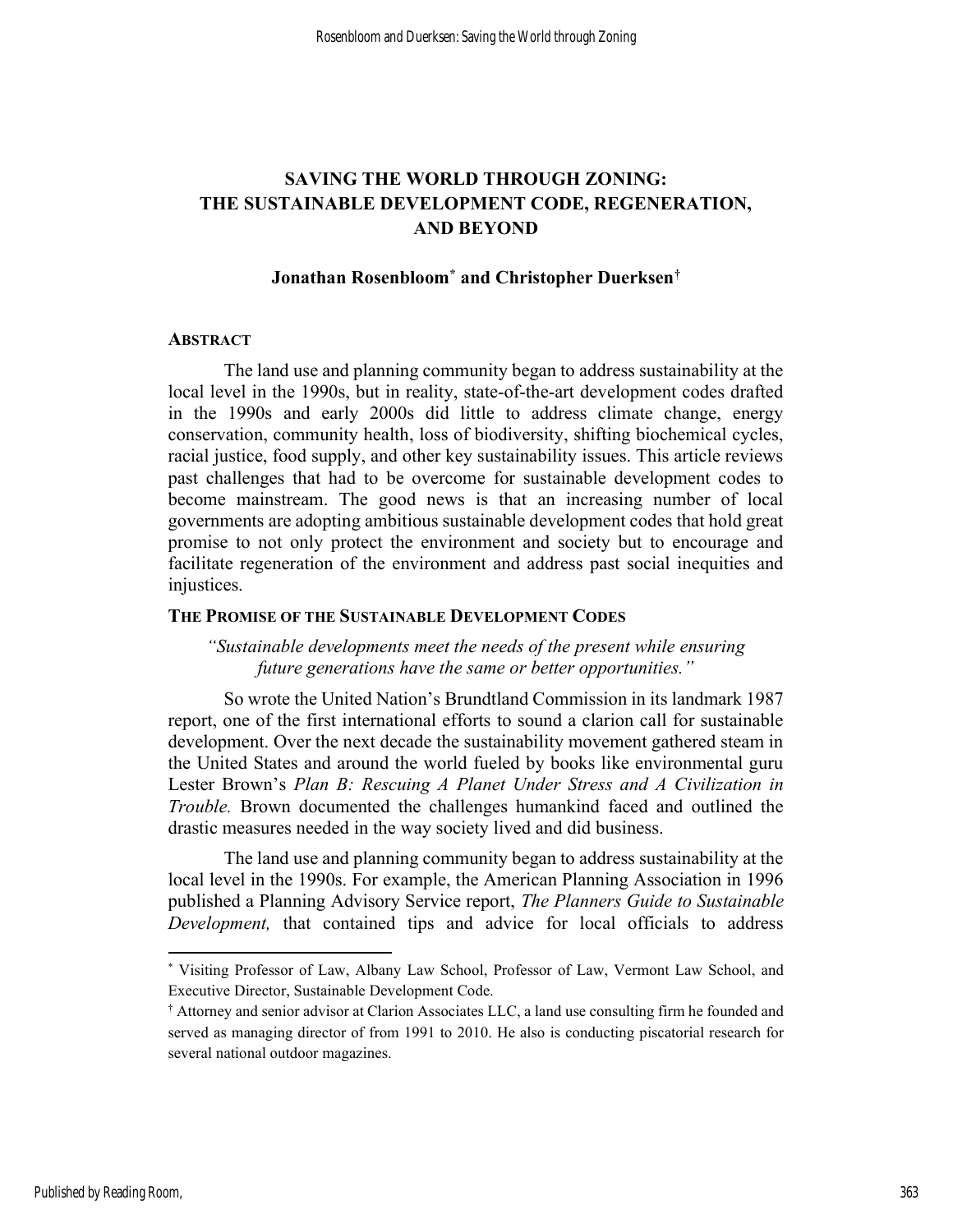sustainability issues in their community and development plans. Several cities like San Francisco began to integrate sustainability issues into their plans, but for the most part implementation through zoning and development codes lagged. At the federal level in 1994, President Clinton signed an executive order identifying the disparate and human health impacts environmental decisions have had on BIPOC (black, indigenous, and people of color) and low-income populations.<sup>1</sup>

In reality, state-of-the-art development codes in the 1990s and early 2000s did little to address climate change, energy conservation, community health, loss of biodiversity, shifting biochemical cycles, racial justice, food supply, and other key sustainability issues. Most codes devoted multiple pages to issues like nonconforming uses and, for example, nothing to solar and wind energy, regeneration of lost biodiversity, or social equity. All the wonderful flavors of zoning regulations that planners could draw upon at the time—Euclidean, formbased, performance, hybrid—all had their strengths, but also serious blind spots when it came to sustainable development and helping to create sustainable communities.

It was in this setting that the Sustainable Development Code (SDC) was created at the Rocky Mountain Land Use Institute based at the University of Denver School of Law. Ask any local official what their most powerful and effective tool is to shape and protect their community and most will say, "our development code." The idea behind the SDC was simple: Make sure development codes directly address major sustainability issues like energy, health, food security, conservation, and employment.

The devil was in the details. It took several years of work with leading land use planning and legal experts around the nation to hammer out how a sustainable development code would work and what would it look like.

The initial version of the SDC was published in 2011 and charted three paths to sustainability:

- Removing obstacles: Most codes of the day created barriers to sustainability, often unintentionally. For example, solar panels and small wind turbines were often prohibited by residential zoning regulations, height controls, or design standards.
- Creating incentives: Some sustainable technologies were relatively new and experimental—like green roofs. As an incentive to promote their use,

<sup>&</sup>lt;sup>1</sup> President William J. Clinton, *Executive Order 12898 - Federal Actions to Address Environmental* Justice in Minority Populations and Low-Income Populations, Feb. 11, 1994.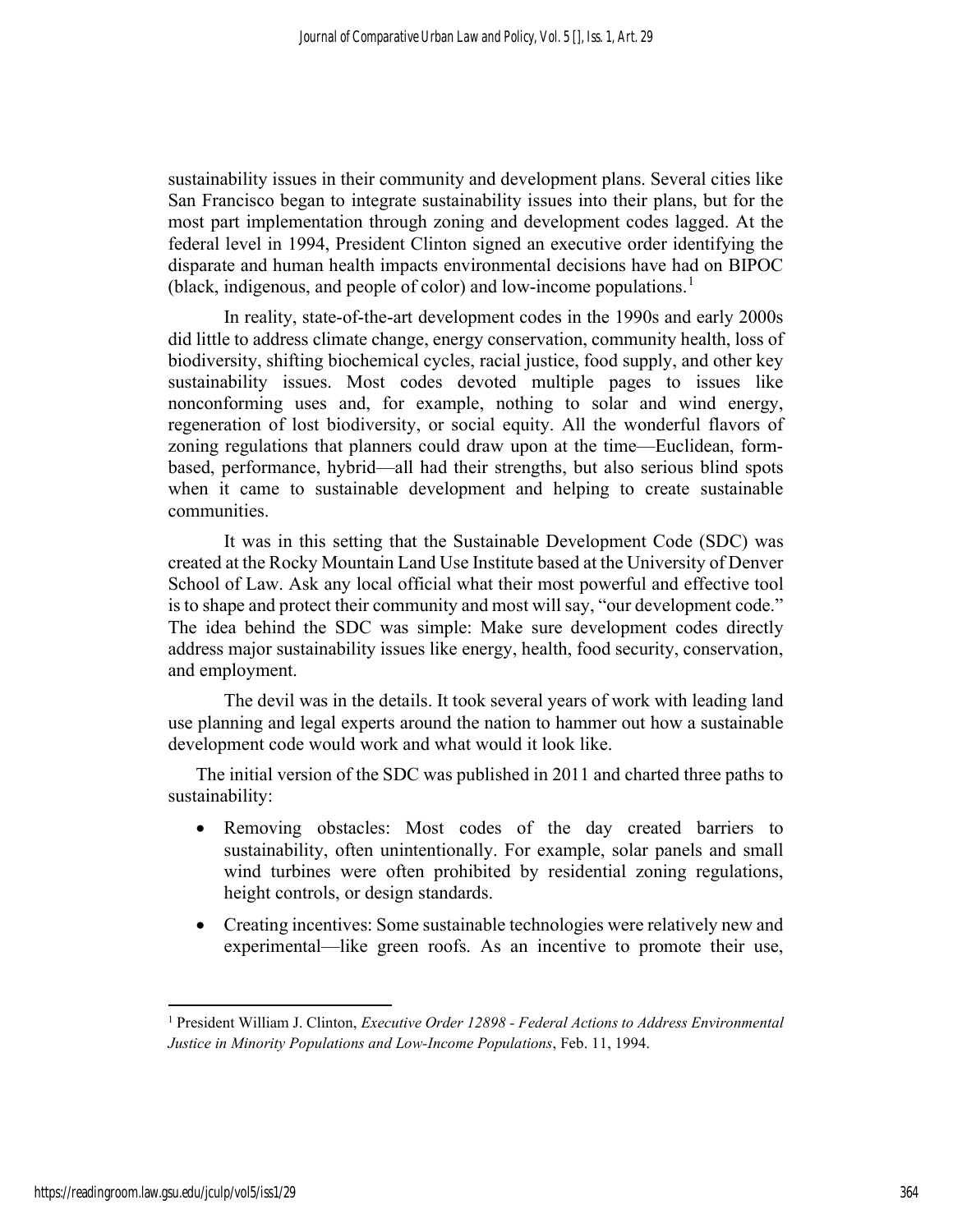zoning codes could offer increased height, density, and other bonuses to encourage their use.

 Enacting standards: While removing obstacles and creating incentives are important, no development code can succeed without some mandatory elements. As Teddy Roosevelt once said, "A smile and a six-shooter sometimes work better than a smile alone." For example, protective regulations might be essential to preserving trees that help sop up carbon dioxide, a major gas contributing to climate change.

The original Sustainable Development Code addressed 15 key sustainability issues such as energy conservation and production, climate change, and community health and safety. It set forth a range of options and code provisions proposed or already in use in other communities that local government planners and attorneys could pick and choose from to tailor a code that fit their jurisdiction. The response by local governments across the country to the SDC was encouraging. A range of communities from small towns like Greensburg, Kansas, to larger urban areas like Salt Lake City and the Capitol Region (Hartford) drew heavily from the code in revamping their development ordinances.

At the same time, an entirely new "green" body of law was rapidly emerging at the federal and state levels that supported local government sustainability initiatives such as revamping their development codes that included sustainability provisions.

At the federal level, the U.S. Supreme Court decided the landmark case of Massachusetts v. EPA, 549 U.S. 497 (2007), holding that the U.S. Environmental Protection Agency had authority to regulate greenhouse gases like carbon dioxide and indeed it *must* regulate them. The Obama Administration and Congress were also active. The 2009 America Recovery and Reinvestment Act Economic Recovery Act specifically allowed energy efficiency grants for local governments to be used to revamp their zoning codes to promote energy efficiency. Notably, the U.S. EPA created a Smart Growth/Sustainability Office that initiated several programs to work with local governments to incorporate sustainability measures in their development codes such as promoting green infrastructure as a stormwater management tool. Federal cap and trade legislation designed to rein in the release of greenhouse gases passed the House of Representatives in 2009 and was seriously considered in the Senate.

States were also active. By 2010, 25 states had adopted climate action plans, and a majority of governors issued executive orders related to sustainability, climate change, and greenhouse gas emissions. Sustainability-related topics were made mandatory elements in local plans in California, Vermont, Oregon, and Maryland. Ten northeastern states adopted a ground-breaking regional greenhouse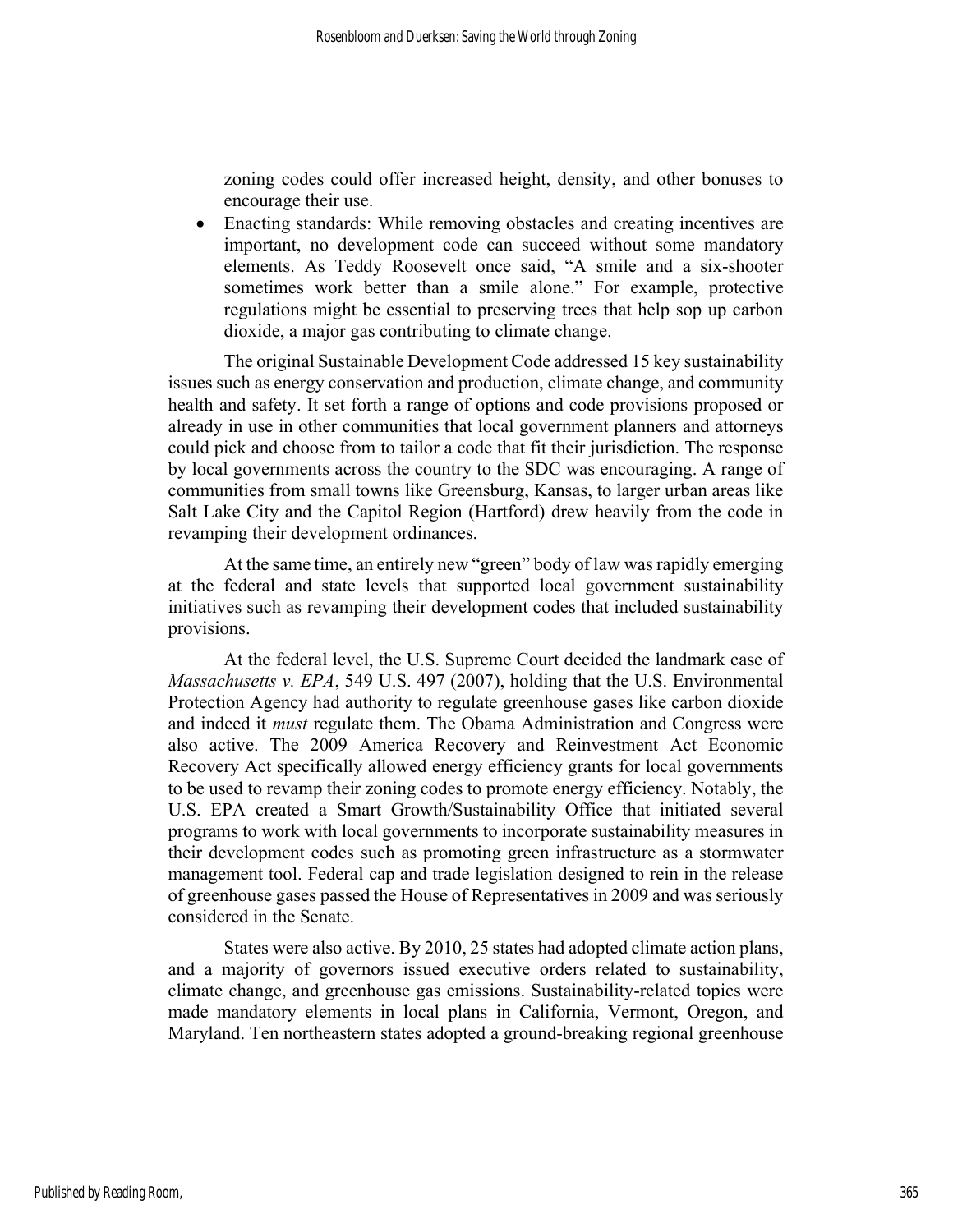gas reduction initiative that included the nation's first carbon gas cap and trade system for electric utilities.

However, by 2016 the federal government began to retreat from the sustainability picture, first by withdrawing from the Paris Climate Treaty. Then, over the course of the next four years, the Trump administration rolled back over one-hundred additional actions addressing core environmental rules.<sup>2</sup> Several of these included weakening fuel economy and greenhouse gas standards for passenger cars and light trucks, revoking California's authority to set higher tailpipe emissions standards than the federal government, withdrawing the legal rational for an agency rule that would have limited mercury emissions from coal power plants, and no longer requiring oil and gas companies to report methane emissions.

Importantly from a perspective of sustainability, the Trump administration weakened rules not just concerned with climate change and forms of air pollution, but also wildlife, such as weakening the decades old law protecting migratory birds, cutting the northern spotted owl's critical habitat by more than three million acres and opening that area to timber harvesting, removing the gray wolf from the endangered species list, and allowing use of lead ammunition and fishing tackle on federal land. Loosening water pollution regulations was another target, such as allowing coal companies to dump mining debris into local streams, permitting more toxic discharges from power plants into public waterways, and doubling the time allowed for utilities to remove lead pipes from water systems with high levels of lead.

Particularly relevant to land use and buildings, the Trump administration threw out an agency regulation that would have almost doubled the number of light bulbs subject to energy-efficiency standards, weakened dishwasher, showerhead, residential furnace, commercial water heater, and washer and dryer energy efficiency standards, and lowered the standard for setting energy efficiency standards for appliances and other equipment and allowed industries to set their own test procedures.<sup>3</sup>

<sup>&</sup>lt;sup>2</sup> Nadja Popovich, Livia Albeck-Ripka, Kendra Pierre-Louis, The Trump administration Rolled Back More Than 100 Environmental Rules. Here's the Full List, The New York Times, Jan. 20, 2021, https://www.nytimes.com/interactive/2020/climate/trump-environment-rollbacks-list.html.

<sup>&</sup>lt;sup>3</sup> On January 21, 2021, President Biden signed Executive Order on Protecting Public Health and the Environment and Restoring Science to Tackle the Climate ("EO"). After referencing the triple bottom line in Section 1, the EO went on to rejoin the Paris Agreement, and reinvigorate a discussion around the true cost of ecosystems, noting the social cost of carbon, nitrous oxide and methane. Section 1 and 5 state, "empower our workers and communities; promote and protect our public health and the environment; and conserve our national treasures and monuments, places that secure our national memory." The EO also revoked numerous Trump administration Executive Orders, including several of those mentioned above. In addition, President Biden signed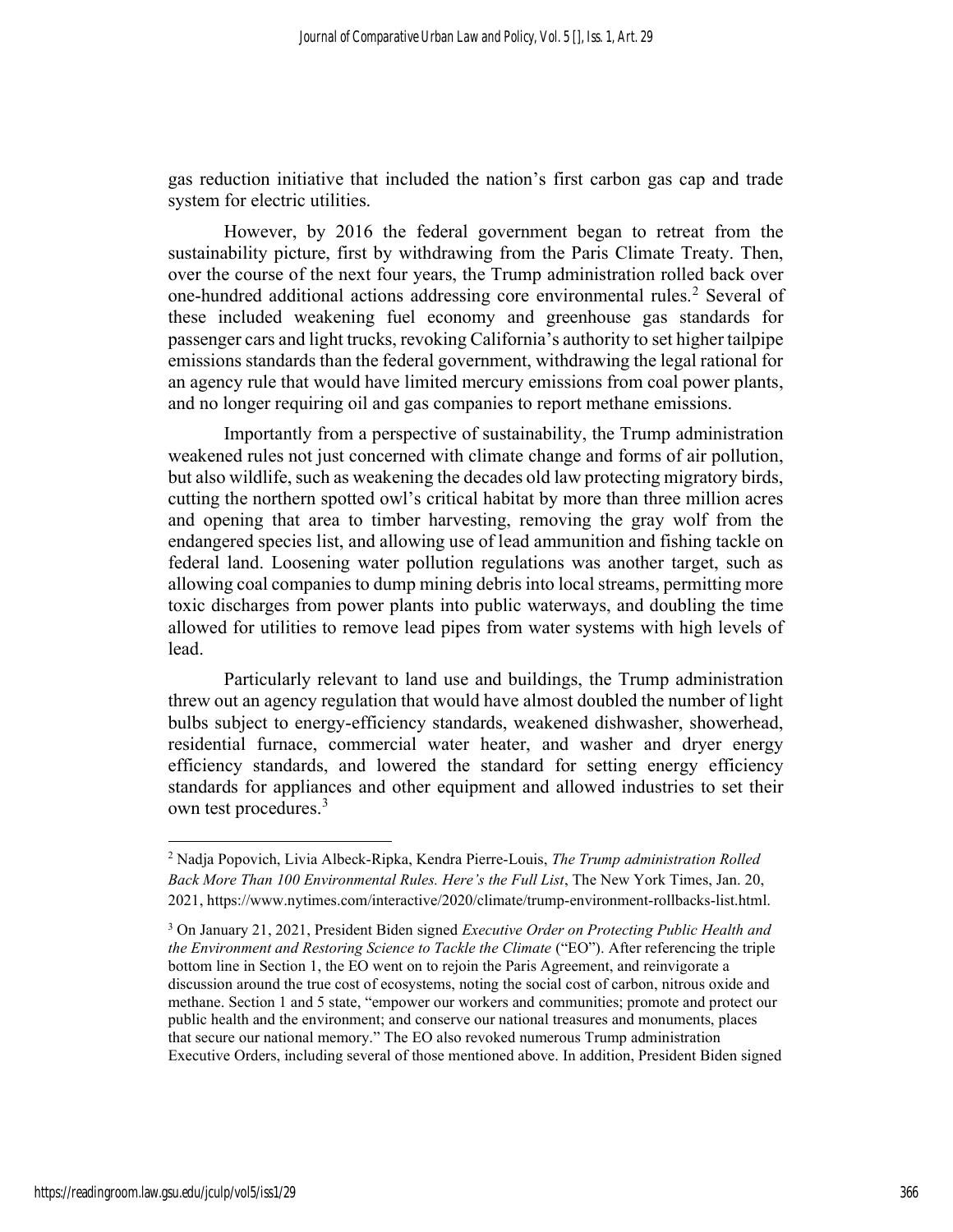The federal government's retreat from caring for the environment meant local government action became even more important. It was during this time that the SDC was reinvigorated. From 2015-2017, planners, architects, lawyers, city staff, and others from around the country engaged in an iterative process to determine what sustainable development meant at the local level as it related to development. During this process, the SDC revisited the original 15 key areas and looked at ways "sustainable development" had been operationalized in various contexts. For example, we examined the 17 United Nations Sustainable Development Goals, paying particular attention to the 169 targets identified for the 17 goals, and how they may inform sustainable development at the local level.

The result was the identification of 32 areas where system sustainability is affected during the local development process. Since that time, we have made plans to expand it to 36 areas. Those areas are outlined in Table 1.

an Executive Order creating a White House council on environmental justice and a pledge that 40% of the benefits from federal investments in clean energy and clean water would go to communities that bear disproportionate pollution.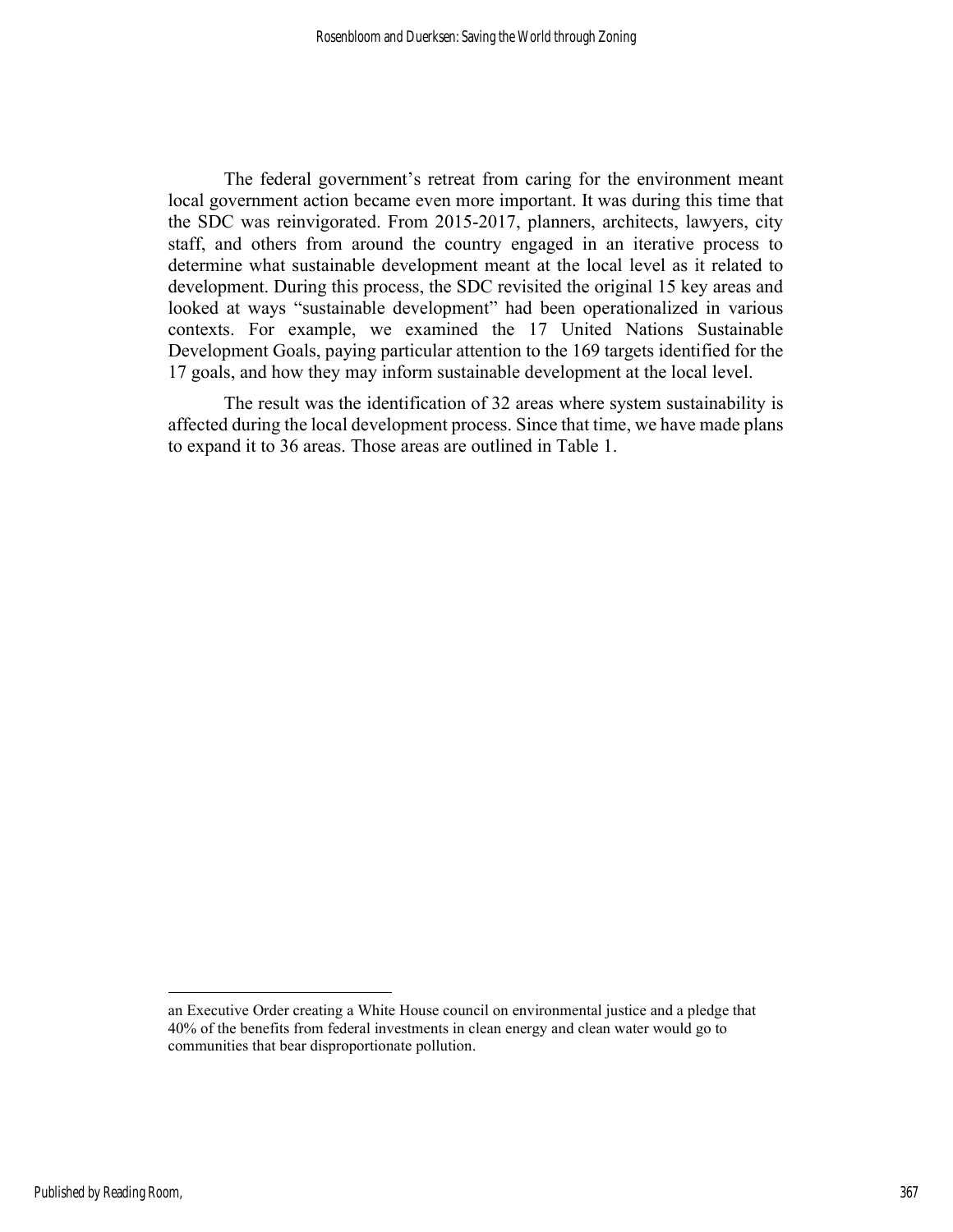## Table 1 Sustainable Development Code Chapters

| <b>Chapter 1 Environmental Health and Natural Resources</b> |                                               |  |
|-------------------------------------------------------------|-----------------------------------------------|--|
|                                                             |                                               |  |
| Climate change $(1.1)$                                      | Low-impact development and                    |  |
|                                                             | stormwater management $(1.2)$                 |  |
| Sensitive lands and wildlife habitat (1.3)                  | Water supply quality and quantity (1.4)       |  |
| Water conservation (1.5)                                    | Solid waste management and recycling<br>(1.6) |  |
| Urban forestry and vegetation (1.7)                         |                                               |  |
| <b>Chapter 2 Natural Hazards</b>                            |                                               |  |
|                                                             |                                               |  |
| Floodplain and river corridor land use                      | Wildfire hazards (2.2)                        |  |
| (2.1)                                                       |                                               |  |
| Coastal hazards (2.3)                                       | Steep slope hazards (2.4)                     |  |
| Hazard mitigation and resiliency $(2.5)$                    | Wildland-urban interface (2.6)                |  |
| <b>Chapter 3 Land Use and Community Character</b>           |                                               |  |
|                                                             |                                               |  |
| Development patterns and infill (3.1)                       | Development densities (3.2)                   |  |
| Mixed-use $(3.3)$                                           | Transit-oriented development (3.4)            |  |
| Historic preservation and adaptive reuse                    | Parking $(3.6)$                               |  |
| (3.5)                                                       |                                               |  |
| <b>Chapter 4 Mobility + Transportation</b>                  |                                               |  |
|                                                             |                                               |  |
| Complete streets $/$ safe streets $(4.1)$                   | Bicycle mobility (4.2)                        |  |
| Pedestrian mobility (4.3)                                   | Public transit (4.4)                          |  |
| Autonomous vehicles (4.5)                                   | Electric vehicles (4.6)                       |  |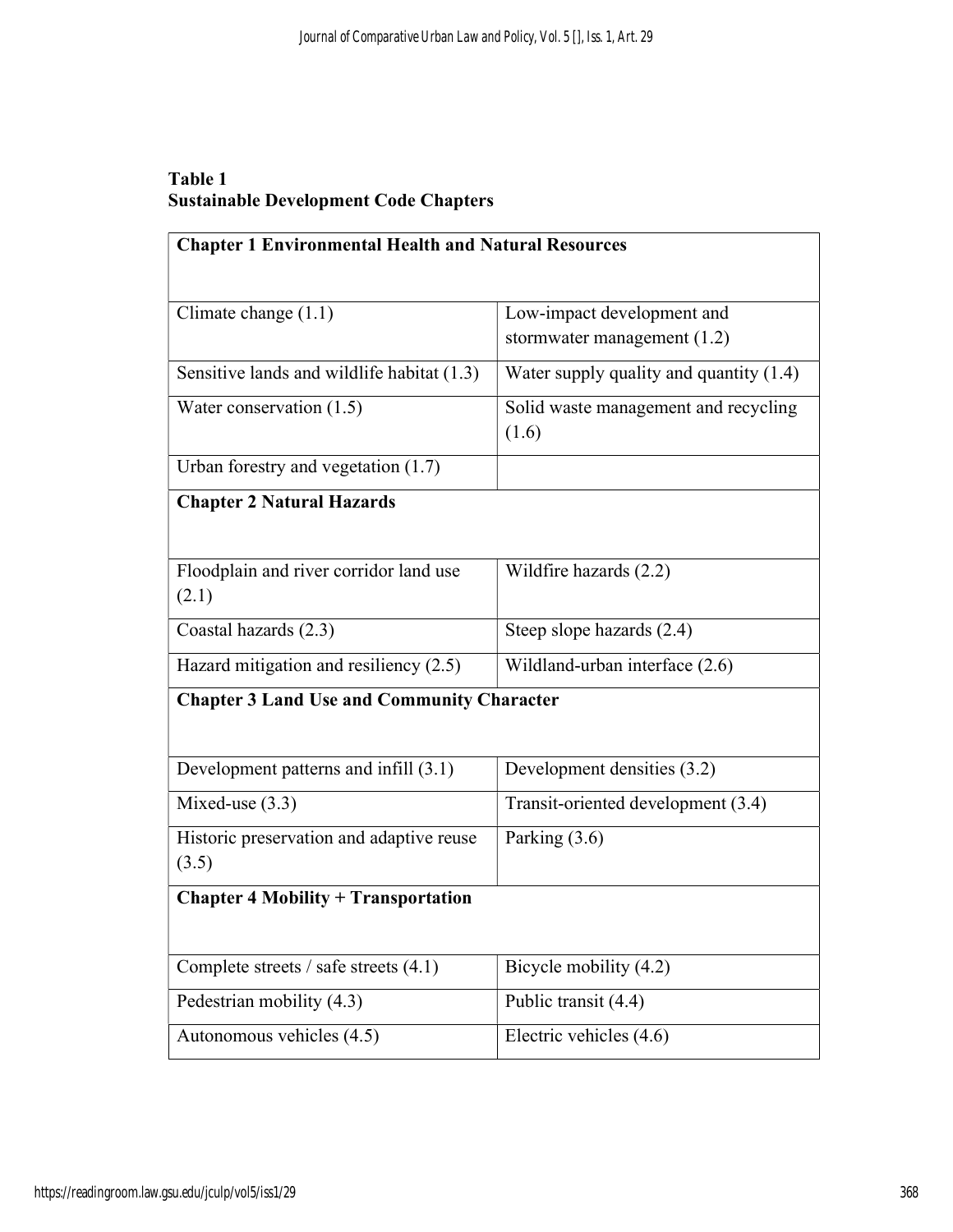## Table 1 Sustainable Development Code Chapters (continued)

| <b>Chapter 5 Community</b>                               |                                     |
|----------------------------------------------------------|-------------------------------------|
|                                                          |                                     |
| Housing affordability $(5.1)$                            | Housing diversity $(5.2)$           |
| Social equity $(5.3)$                                    |                                     |
| <b>Chapter 6 Healthy neighborhoods and Food Security</b> |                                     |
|                                                          |                                     |
| Community health and safety $(6.1)$                      | Food security and sovereignty (6.2) |
| Environmental justice (6.3)                              |                                     |
| <b>Chapter 7 Energy</b>                                  |                                     |
|                                                          |                                     |
| Wind energy $(7.1)$                                      | Solar energy $(7.2)$                |
| Other energy generation systems (7.3)                    | District energy systems (7.4)       |
| Energy conservation and efficiency                       |                                     |
| (7.5)                                                    |                                     |

Source: Sustainable Development Code (see https://sustainablecitycode.org/).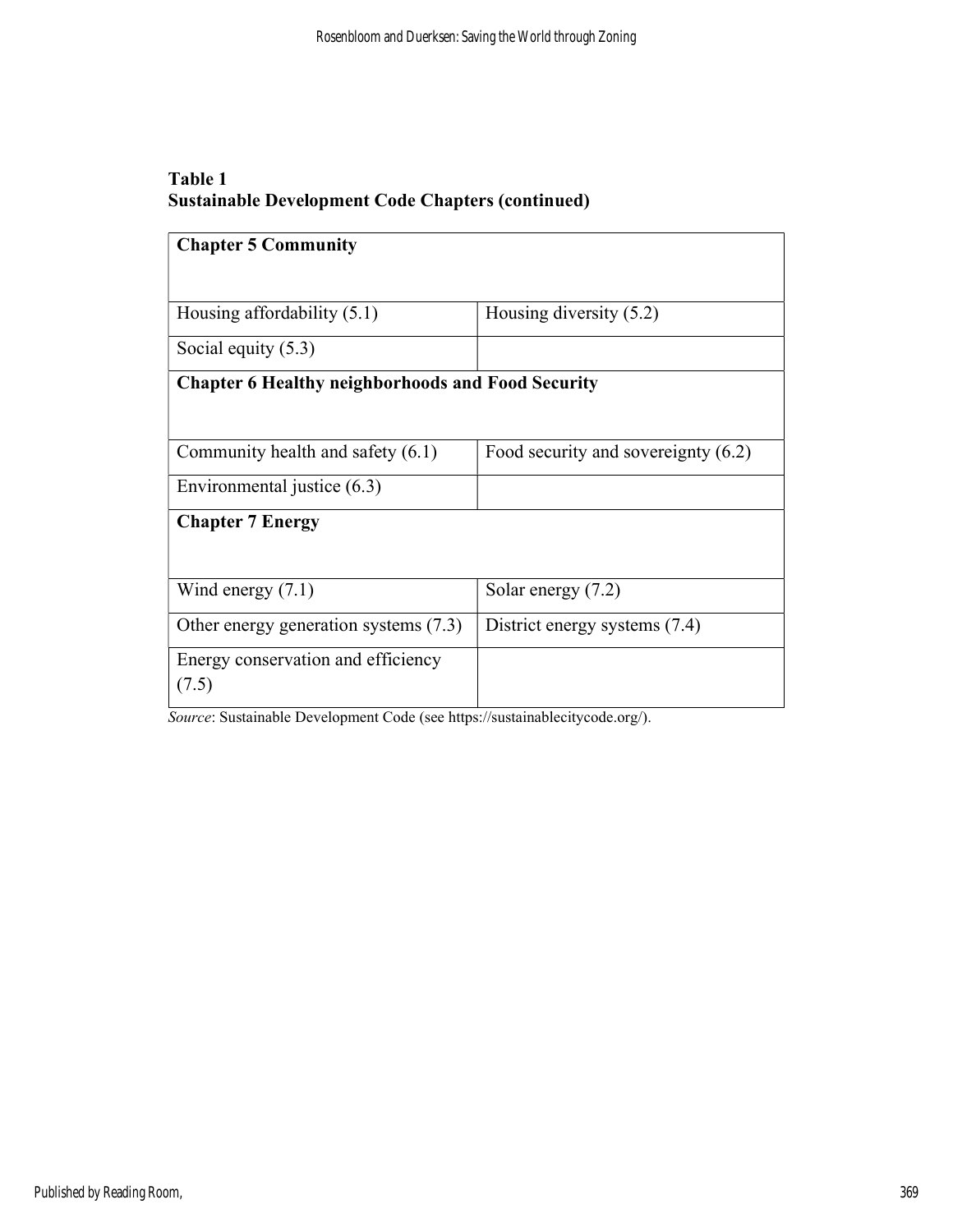#### WHAT THE FUTURE HOLDS—REGENERATIVE DEVELOPMENT AND PROGNOSTICATIONS IN KEY SUSTAINABILITY AREAS

Local governments cannot wait for the federal or state governments to act. While the Biden administration has already taken several positive actions, local governments can and should continue to move forward with aggressive steps to regenerate lost ecosystems and redress past inequalities.

The SDC presents an ambitious step toward making communities more sustainable, resilient, and equitable. And we can go farther. Many of the best steps local governments are taking today are directed at limiting the damage development does to the environment and society. The next generation of development codes can push beyond preservation of the environment and minimizing societal inequities- they can encourage and compel the regeneration of the environment and actively address past social injustice.<sup>4</sup>

A new regenerative approach to development codes integrates development with existing and lost social-ecological systems. It seeks a more cohesive relationship between the built environment and ecosystems.<sup>5</sup> A regenerative approach views development as an active force for positive change that reverses ecological damage and racial and class-based discrimination. Development codes can seek to better harmonize development and place by more closely integrating development into social-ecological systems.<sup>6</sup> To this end, development codes can help bring back lost wetlands, reverse climate change, increase native tree canopy cover, support biodiversity, increase inclusion, reduce inequities in the location of hazardous and toxic waste sites, and others.

In terms of regeneration and the environment, local governments can go beyond protecting what they have and work to rebuild lost biodiversity and ecosystems. Instead of simply maintaining existing ecosystems, development codes can work to restore and regenerate damaged environments.<sup>7</sup> For example, communities can require replacement of ten trees for every one tree removed or ten

 $4$  See Pamela Mang, et al., *Regenerative Development and Design* in Sustainable Built Environments 115, 116 (Springer U.S. 2020)

 $^5$  Id.

 $6$  See also Chrisna du Plessis, Towards a regenerative paradigm for the built environment, 40 Building Research 7 (2012).

<sup>&</sup>lt;sup>7</sup> See Chris Duerksen, Cara Snyder, Farmington Valley, Connecticut: A Valley's Biodiversity Project in Nature Friendly Communities at p. 367 (Island Press 2005).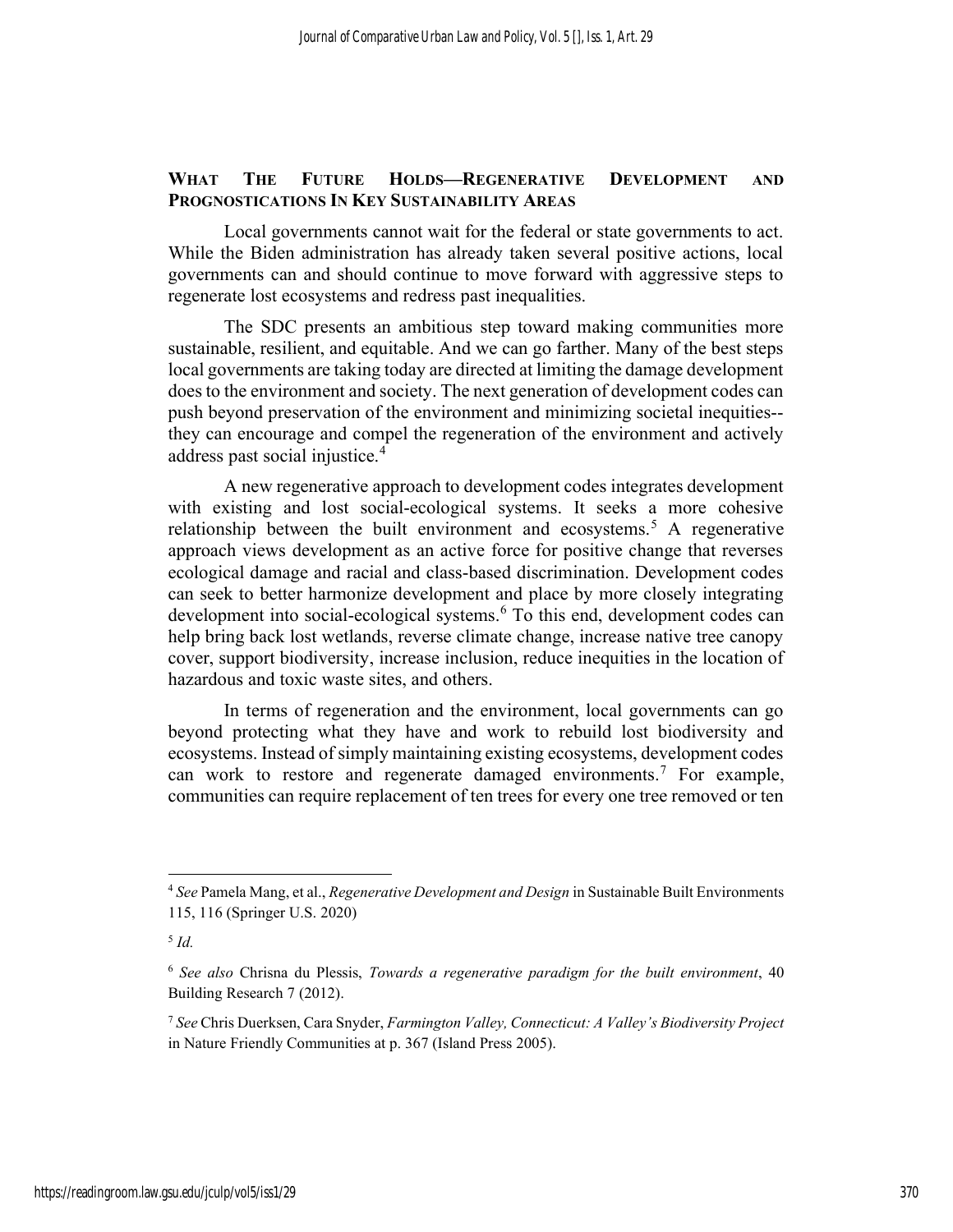acres of wetlands for every one removed.<sup>8</sup> In addition, they can condition development on increasing the percentage of tree canopy cover or wetlands onsite or the removal of invasive species and replacement with native vegetation onsite. They can also work to reverse the catastrophic decline in insects which scientists are calling the Insect Armageddon, protecting not just animals and birds but also insects that provide vital ecosystem services such as food for wildlife and pollination for plants that sustain humanity.<sup>9</sup> Already, some communities such as Fort Lauderdale, Florida, restrict the use of certain pesticides on landscaping and others like Halifax, Virginia, and Champaign, Illinois, require planting of pollinator-friendly plants in certain developments. Unfortunately, local governments must also contend with common state preemption of these protections.<sup>10</sup>

Local governments can require buildings to go beyond net zero by increasing efficiency requirements, reducing square footage requirements, and increasing the amount of solar and wind so that new structures produce more than needed. For example, Seattle, Washington, has started the 20 Living Building Pilot Projects that create incentives for new buildings that meet a variety of criteria including those established by the International Living Future (ILFI) Living Building Challenge SM 3.1 or 4.0, or meets other restrictive criteria such as using only non-potable water to meet the demand for toilet and urinal flushing, irrigation, hose bib, and water features. $11$ 

In addition, they can prohibit using fossil fuels and create incentives for renovations that increase efficiency and convert to renewables, such as ordinances in San Mateo, California, effective January 1, 2021, require new residential buildings and new buildings with office use to be constructed all electric. Similarly, Brookline, Massachusetts, passed one of the nation's first prohibitions of gas heating systems in new construction and on significant renovations.<sup>12</sup> Further, local governments can evaluate the development process from a consumption-based

 $8$  See, e.g., Ventura Cty., CA, Code of Ordinances § 8178-7.6.1 (2016) (requiring developers to plant 10 protected trees for each protected tree removed during development); Snowmass Village, CO, Municipal Code  $\S$  16A-4-20 (f) (1) (d) (requiring replacement for every one acre of elk or mule deer winter range affected, developer must enhance eight acres; and for every acre of elk or bighorn sheep concentration habitat removed the developer must enhance five acres).

<sup>&</sup>lt;sup>9</sup> Where Have All The Insects Gone?, National Geographic, at 40, (May 2020).

<sup>&</sup>lt;sup>10</sup> See, e.g., I.C.A. (preempted local authority to regulate pesticides).

<sup>&</sup>lt;sup>11</sup> Seattle, Washington Municipal Code Sec. 23.40.060.

<sup>&</sup>lt;sup>12</sup> Brookline, MA Warrant Article 21 (2020).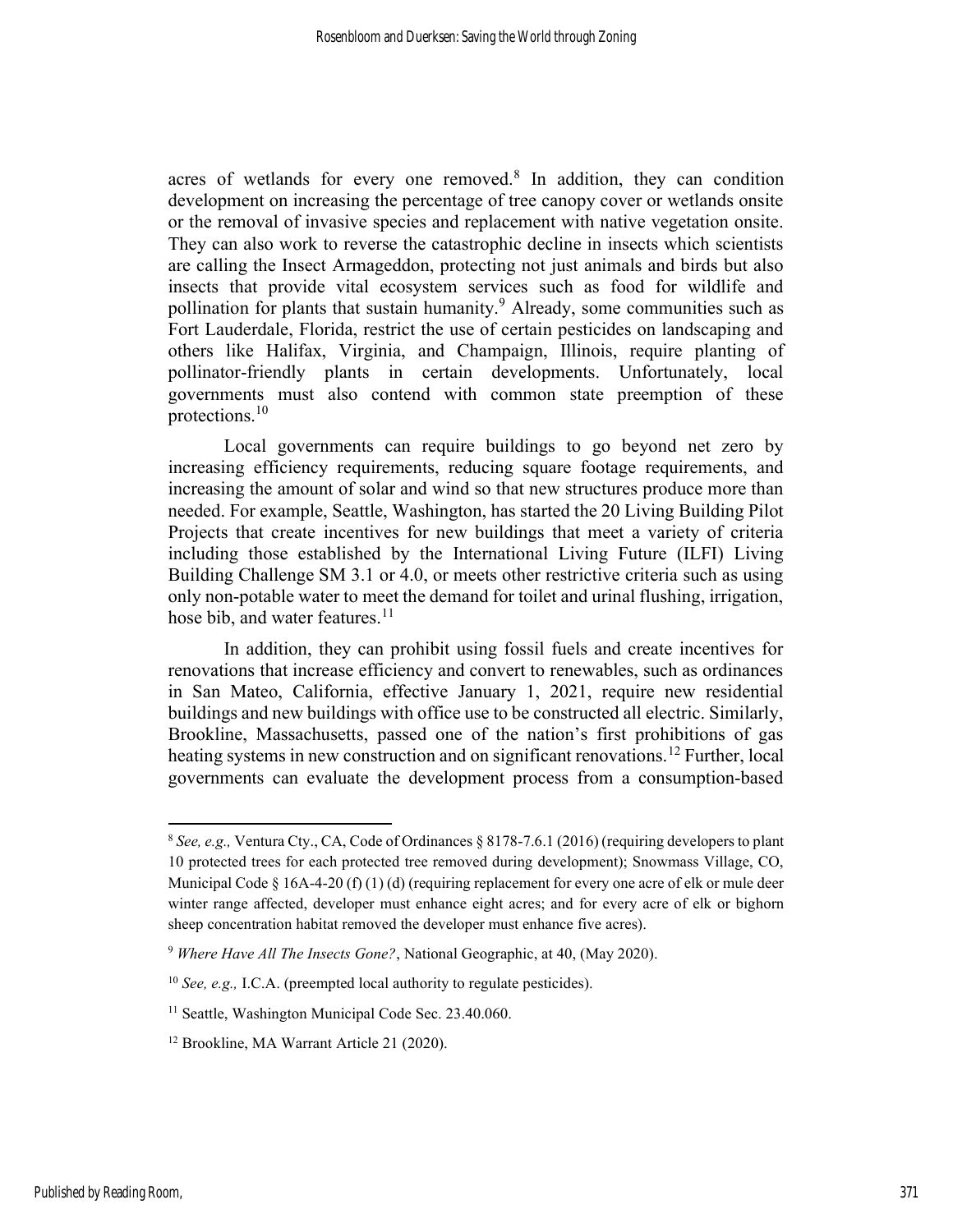perspective, seeking to reduce resource-intensive products and services and increase efficiencies.

On food, communities can open more areas to food production and sale. They can look to reduce food waste, increase healthy and local options, and keep costs down. For example, several local communities have sought to remove restrictions on growing fruits/vegetables and raising animals/livestock,  $13$  while others permit additional forums to sell agricultural-based goods.<sup>14</sup>

Focusing on transportation, local governments can reprioritize modes of movement, ensuring that pedestrian and bicycle mobility is primary and vehicular is secondary. This is the future of local governments and the future of a sustainable development code. They can create safer streets and complete streets that provide multiple benefits including stormwater management and healthy benefits; and eliminate minimum parking standards, such as Hartford, Connecticut, Hartford, CT, Zoning Regulations § 7.2.2 (B).

Local governments can also look to rectify past wrongs on social sustainability. For decades, poor and BIPOC communities have been discriminated against and experienced disproportionate adverse impacts when it comes to development. For example, many poor and BIPOC communities experience unsafe pedestrian modes of transportation, insufficient public transportation, adequate water service, poor indoor and outdoor air quality, lack of parks and trails, and limited health food options. Addressing these issues is a significant challenge that includes many areas of the law outside of the development code, such as tax and wealth distribution. However, the development code can play a role. For starters, local governments can begin to rectify past abuses by mapping and identifying areas in communities that have been disproportionately affected by land-use decisions. They may also begin to amortize removal of those uses.

Similarly, communities may look to establish development requirements including in-lieu or linkage fees to redress existing inequalities relative to a wide host of issues, such as schools, parks, trails, water quality, stormwater management, pedestrian mobility, public transportation, and others. For example, some local governments are actively addressing the state of many senior housing

<sup>&</sup>lt;sup>13</sup> See Milwaukee, WI, Code of Ordinances  $\S$  78-6(2) (permitting bees); Christiansburg, VA, Code of Ordinances § 42-663 (permitting fowl); Columbus, OH, Mun. Code. § 3332 (permitting frontyard vegetable garden); and Cleveland, OH, Code of Ordinances §§ 336.04, 336.02, 336.05 (permitting accessory structures).

<sup>&</sup>lt;sup>14</sup> See Gastonia, NC, Unified Development Ordinance §§ 2.7, 7.1-1 (allowing farmers markets in more zoning districts); Hopkinton, RI, Code of Ordinances § 5.5-1 (allowing sales on-site); Passaic, NJ, Code of Ordinances § 245 (permitting sidewalk sales).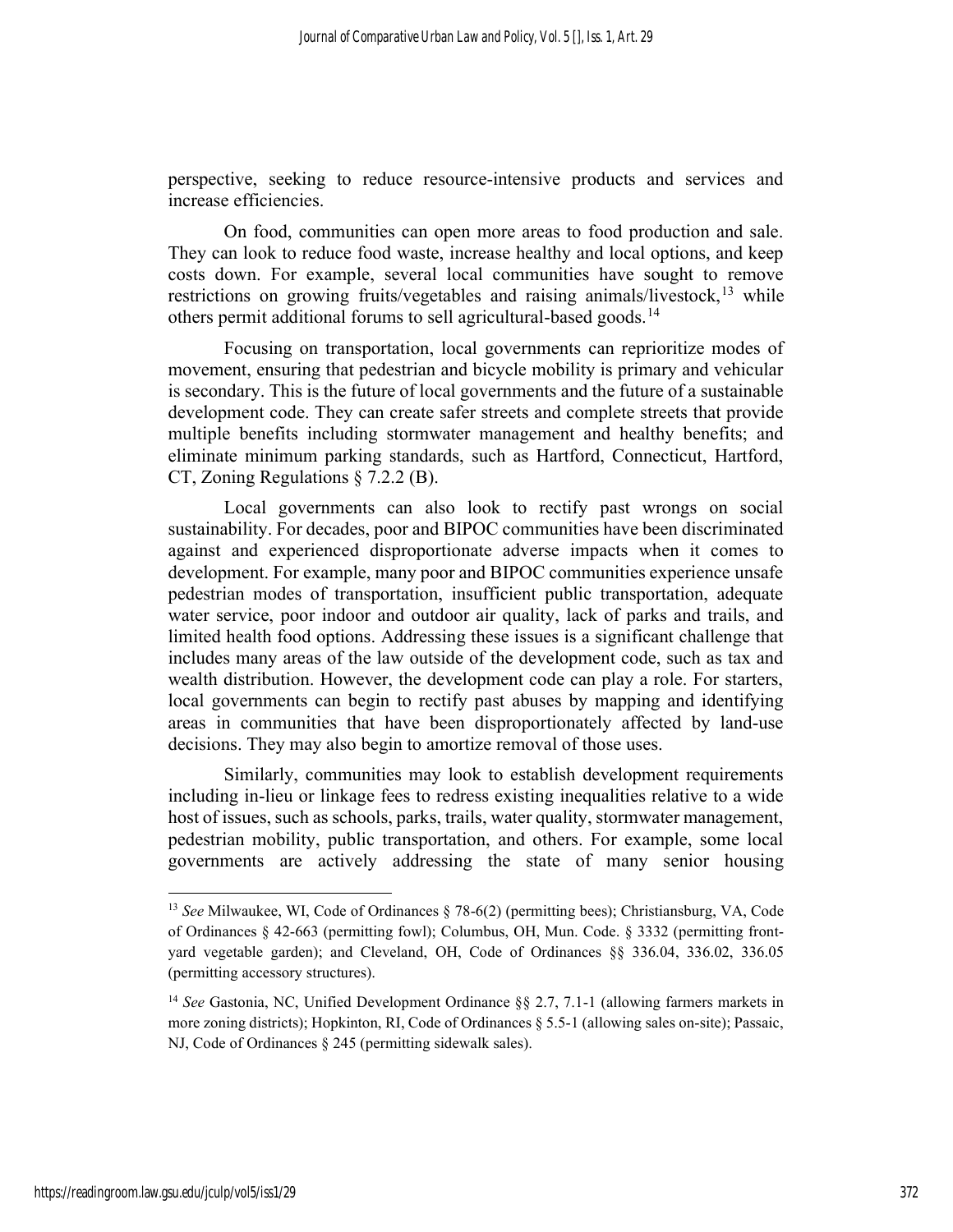developments, particularly in poor and BIPOC communities. An increasing number of local codes in urban areas now require minimum green space for senior housing, see Yorba Linda, CA, Municipal Code, ch.18.18 § 60(C), location close to parks and outdoor recreation, see West Hollywood, CA, Municipal Code, art. 19.3 ch. 36 § 110, and minimum common land areas for education, conservation, recreation, horticulture, and other purposes, see Acton, MA, Zoning Bylaws § 9B.9 (2020) (requiring 60% of land set aside).

Further, local governments can integrate environmental justice into the decision-making process by establishing criteria in which the building is not viewed in isolation, but rather a part of a subsystem within a larger social-ecological system. Local governments may designate a spot-on boards and commissions for an environmental justice representative. On February 10, 2021, for example, Encinitas, California voted to create the Encinitas Equity Committee to "help the City …. [and] community create safe, healthy, accessible, and inclusive opportunities for everyone who lives, works and visits Encinitas."<sup>15</sup> In addition, communities can look to ensure more participation. For example, Chapel Hill, North Carolina has a language access plan that provides residents with free translation and interpretation services on a wide variety of services, including land use. $16$ 

Local development codes may also seek to increase equity in homeownership and security. For example, many codes across the country have minimum square foot requirements for family residences, and many others establish minimum lot sizes. Both of these provisions, while facially neutral, often have a disproportionate impact based on both race and class. We might rethink these by taking a variety of steps that provide increased and alternative housing options that can both drop the price and allow for different phases of a person's life to live in a given area. For example, some local jurisdictions are permitting tiny homes and compact living spaces, such as Spur, Texas, Ordinance 677, § III(1)-(2) and Fresno, CA., Municipal Code§ 15-2754. Other communities are establishing maximum sizes for single-family residences, such as Austin, Texas, Code of Ordinances, tit. 25, subchapter F, § 2.1 and Palo Alto, California, Municipal Code § 18.12.040. Similarly, some zoning codes prohibit multi family or mixed unit uses,

<sup>16</sup> TOWN OF CHAPEL HILL, LANGUAGE ACCESS PLAN (Nov. 2019) https://www.townofchapelhill.org/home/showpublisheddocument?id=44431; see also Language Assistance, SAN FRANS.PLANNING (2021) https://sfplanning.org/policies/language-assistance; DOMINICK ANSWINI,DCPLANGUAGE ACCESS PLAN at 5-6 (2018) https://www1.nyc.gov/assets/planning/download/pdf/about/language-access/lap\_dcp.pdf?r=0818.

<sup>&</sup>lt;sup>15</sup> City of Encinitas, *City of Encinitas Equity Committee Applications*, Feb. 23, 2021, https://encinitasca.gov/Home/City-News/ArticleID/367.